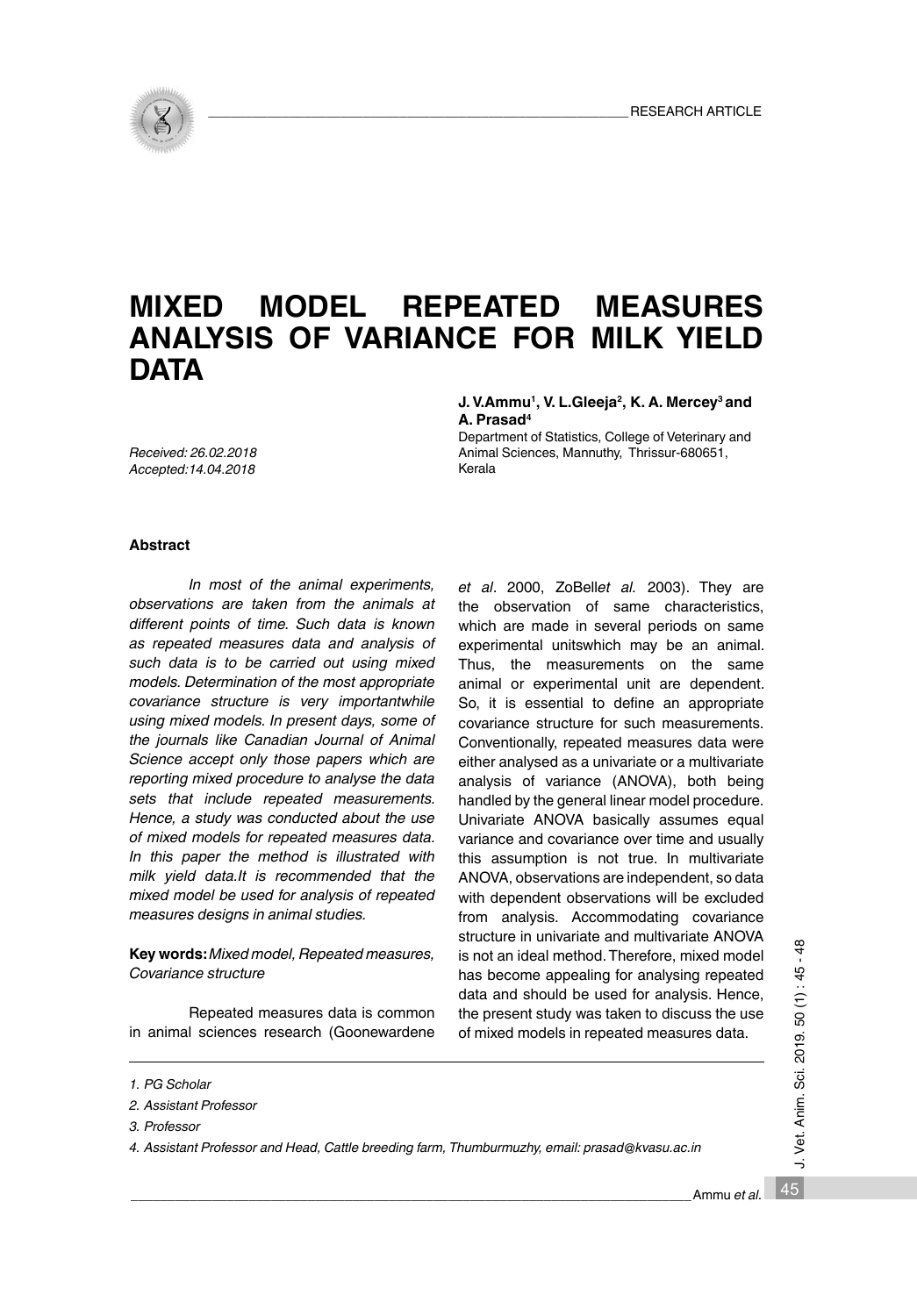# **Materials and Methods**

 In an experiment, (Prasad, 2014) six treatments were randomly assigned to 30 cows and milk yields (in litres) were measured over nine weeks. Observations were available on initial milk yield, so they have been used as covariates. The objective was to find out the effect of treatments, weeks and interaction effect of treatment and weeks. In this experiment, observations were obtained from the same animal on different weeks and hence those observations were dependent. Hence, the most suitable method for analysis of this data is repeated measures ANOVA with the mixed model.

Mixed model states that observed data are of two parts, fixed effects and random effects. Fixed effects define the expected value of observations (mean) and random effects define the variance and covariance structure of the observations.The linear mixed model is, where,*y*=( be an n x1 vector of independent observations, *X* is an n x p model matrix, is a p x 1 vector of unknown parameters,  $=$  ( be an n x 1 vector of errors,Z is a given n x q matrix, is an unobservable random vector of dimensions q x 1. And the random components of model are the vectors and∈.Some of the commonly used covariance structures for the repeated measures model are simple, compound symmetry (CS), autoregressive (AR(1)), ante dependence (ANTE(1)) and unstructured (UN). Simple structure is not realistic for most repeated measures data because it specifies that observations on the same animal are independent. The CS covariance structure is only appropriate when the so-called Huynh-Feldt condition is met, that is an equal correlation between measures on the same subject (Huynh and Feldt 1970, 1976). The AR (1) structure requires equally spaced times, and time must be ordered correctly and the

structure needs only two parameter estimates. The ANTE (1) covariance structure allows unequal variances over time and unequal correlations and covariance among different pairs of measurements. With this structure, time periods must be ordered correctly but the equal spacing between times is not necessary. UN covariance structure makes no assumptions about equal variances or correlations over time and this is the most complex structure.

 The choice of an appropriately parsimonious covariance structure can improve the efficiency of inferences concerning the mean structure and provide better estimates of standard errors of estimated parameters. The information criteria used in mixed models can be used as a statistical tool to assist a model selection. Different types of information criteria are REML log likelihood (REML logL), Akaike information criteria (AIC), finite sample corrected Akaike information criteria (AICC) and Schwarz's Bayesian criterion (BIC). Among possible within-subject covariance models, the model that minimizes AICC or BIC is preferable. Simpler covariance models are preferred when AICC and BIC values are close. The penalty imposed by BIC is more severe than the one imposed by AIC. The value of information criteria closest to zero indicates a better model fit to the data (SAS Institute, Inc. 1999). That is, covariance structure whose goodness of fit value which is closest to zero is chosen as the best covariance structure. The analysis of data for illustration of the method is done using Statistical analysis system (SAS) version 9.2.

### **Results and Discussion**

Milk yield of 30 cows was observed over nine weeks. As the measurements were taken from the same animals on nine different weeks, the observations from the same animals over days were dependent or correlated.

| Criteria              | <b>SIMPLE</b> | CS.<br>ANTE(1) |       | AR(1) | UN    |
|-----------------------|---------------|----------------|-------|-------|-------|
| -2 Res Log Likelihood | 578.1         | 450.6          | 350.3 | 386.6 | 291.2 |
| AIC.                  | 580.1         | 454.6          | 384.3 | 390.6 | 381.2 |
| <b>AICC</b>           | 580.1         | 454.6          | 387.3 | 390.6 | 404.4 |
| BIC.                  | 581.5         | 457.4          | 408.2 | 393.4 | 444.2 |

**Table 1.**Model fit statistics of milk yield

J. Vet. Anim. Sci. 2019. 50 (1) : 45 - 48

J. Vet. Anim. Sci. 2019. 50 (1): 45 - 48

46 Mixed model repeated measures analysis of variance for...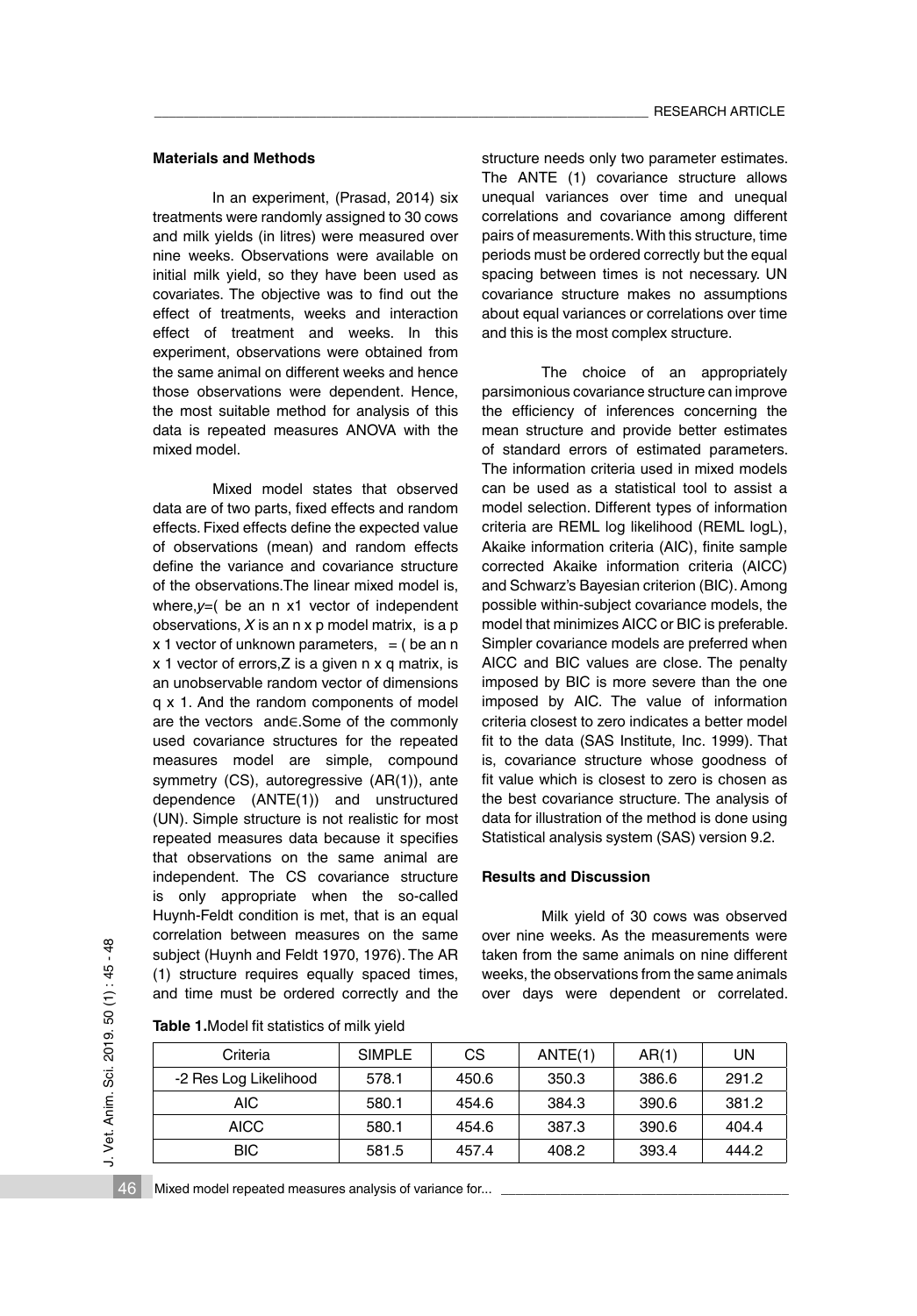Hence, mixed model repeated measures ANOVA has to be used.A linear mixed model with an appropriate covariate structure put up the features shown in the data. In order to illustrate the mixed model analysis, the same data set were fitted to five different covariance structures and the model fit statistics are given in Table 1.

Since AICC is less for ANTE (1), it is chosen as the appropriate covariate structure for this particular data even though AIC is lesser for unstructured covariance (UN) structure. It was also because, UN causes over parameterization, which may waste information.

The results of fixed effects for the data on milk yield are shown in Table 2. As p-value for F-test for the milk yield with respect to treatment and week is less than 0.01, it concludes that statistically there exists significant difference in mean milk yield between treatment and over weeks. But there is no significant interaction effect of treatment andweek. Mixed models allow covariate in the model. Also the initial milk yield which is taken as covariate is significantly influencing the milk yield of different treatments over weeks.

For the results of Table 3, fourth treatment is significantly different from second and fifth treatment. Also first and third treatment doesn't show any significant difference from all

other treatments. When weeks are considered, milk yield is highest for fifth week. Milk yield for eight and ninth week is very low compared to the first seven weeks. Standard errors of the means with ANTE (1) model are similar within the same time period, and increases over weeks.

 A key strength of repeated measurement studies is that it is the only type of design which could obtain information concerning individual patterns of change. However, in practice, repeated measurement studies are described by heterogeneous variances, missing dataand time-dependent covariates. These features make the classical multivariate approaches difficult to apply. The ANOVA method ignores the time-dependent correlations and type I error, which is common in this method. The multivariate ANOVA method cannot directly accommodate the appropriate covariance structure. It assumes unstructured covariance structure, but wastes a large amount of information and makes the tests less powerful. Mainly, these methods cannot handle missing data.

| Table 2. F test of fixed effects for milk yield |  |  |  |  |  |  |  |
|-------------------------------------------------|--|--|--|--|--|--|--|
|-------------------------------------------------|--|--|--|--|--|--|--|

| Effect                                 | DF | F Value  | p-value |  |  |  |
|----------------------------------------|----|----------|---------|--|--|--|
| <b>Treatment</b>                       | 4  | $7.08**$ | 0.0008  |  |  |  |
| Week                                   | 8  | 13.18**  | < .0001 |  |  |  |
| Treatment*Week                         | 32 | 1.62     | 0.0803  |  |  |  |
| Initial milk yield                     | 1  | 258.84** | < .0001 |  |  |  |
| ** significantly different at 1% level |    |          |         |  |  |  |

| <b>Treatment</b>               | Week 1                    | Week 2                              | Week 3                    | Week 4                    | Week 5              | Week 6                   | Week 7                          | Week 8                          | Week 9                          | <b>Overall treatment</b><br>mean |
|--------------------------------|---------------------------|-------------------------------------|---------------------------|---------------------------|---------------------|--------------------------|---------------------------------|---------------------------------|---------------------------------|----------------------------------|
|                                | $7.99 \pm$<br>0.24        | $7.93 \pm$<br>0.26                  | $7.80+$<br>0.29           | $8.04 \pm$<br>0.24        | $8.72 \pm$<br>0.30  | $8.32+$<br>0.33          | $7.92+$<br>0.31                 | $7.67 \pm$<br>0.33              | $7.52+$<br>0.36                 | $7.99 +$<br>$0.23$ <sup>AB</sup> |
| $\mathbf{2}$                   | $7.72 \pm$<br>0.24        | $7.65 \pm$<br>0.26                  | $7.25 \pm$<br>0.30        | $7.35+$<br>0.24           | $7.60+$<br>0.30     | $7.04 \pm$<br>0.33       | $6.81 \pm$<br>0.31              | $6.57+$<br>0.33                 | $6.36 \pm$<br>0.36              | $7.15 \pm 0.23$ <sup>B</sup>     |
| 3                              | $8.12 \pm$<br>0.24        | $8.13+$<br>0.26                     | $7.84 \pm$<br>0.30        | $8.32+$<br>0.25           | $8.75 \pm$<br>0.30  | $8.59+$<br>0.33          | $8.28 +$<br>0.30                | $7.73+$<br>0.33                 | $7.28 +$<br>0.36                | $8.09 \pm 0.23^{AB}$             |
| 4                              | $8.76 \pm$<br>0.24        | $8.73+$<br>0.26                     | $8.49 \pm$<br>0.30        | $8.69 +$<br>0.25          | $9.13+$<br>0.30     | $9.03+$<br>0.33          | $8.70+$<br>0.31                 | $8.38 +$<br>0.33                | $8.12 +$<br>0.36                | $8.67 \pm 0.23$ <sup>A</sup>     |
| 5                              | $8.44 \pm$<br>0.24        | $7.84 \pm$<br>0.26                  | $7.69 +$<br>0.30          | $7.61 \pm$<br>0.24        | $7.40 \pm$<br>0.30  | $7.08 \pm$<br>0.33       | $6.68 +$<br>0.31                | 6.19±<br>0.33                   | $6.34 \pm$<br>0.36              | $7.26 \pm 0.23$ <sup>B</sup>     |
| <b>Overall</b><br>week<br>mean | $8.21 \pm$<br>$0.10^{ab}$ | $8.05 \pm$<br>$0.11$ <sup>abc</sup> | $7.81 \pm$<br>$0.14^{bc}$ | $8.01 \pm$<br>$0.11^{bc}$ | $8.32+$<br>$0.14^a$ | $8.0 \pm$<br>$0.15^{bc}$ | $7.68 \pm$<br>0.14 <sup>c</sup> | 7.31 $\pm$<br>0.16 <sup>d</sup> | $7.13 \pm$<br>0.17 <sup>d</sup> |                                  |

**Table 3.**Average milk yield over weeks for five treatments

*Means having same superscripts (small letters a-d within a row, capital letters A-B within a column) doesn't differ significantly at 5% level***.**